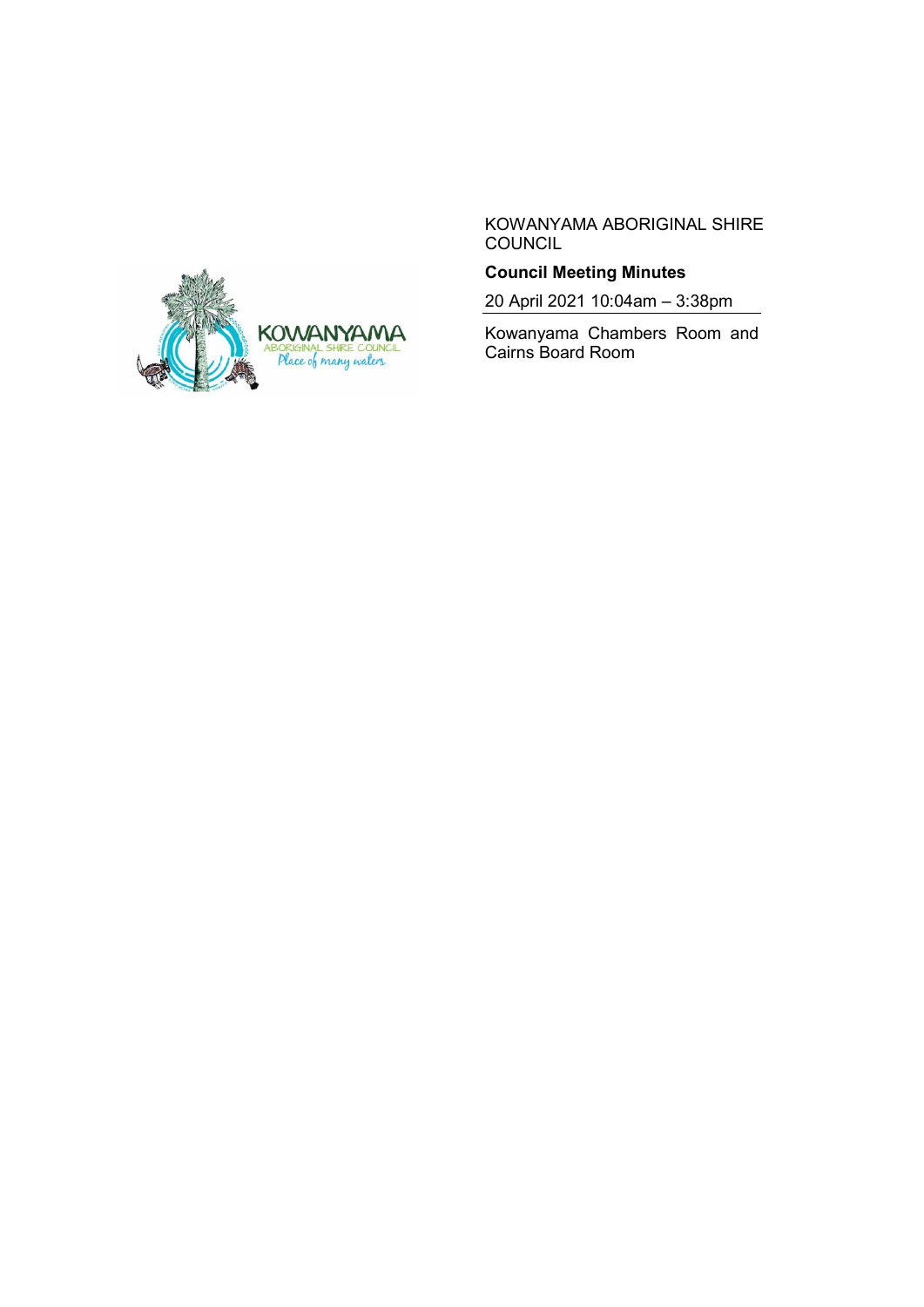# **Present:**

# **Councillors**

Mayor Robbie Sands (Chair) – Kowanyama Boardroom

Deputy Mayor Cameron Josiah (Councillor) – Kowanyama Boardroom

Cr Teddy Bernard (Councillor) – Kowanyama Boardroom

Cr Jacob Elroy Josiah (Councillor) – Kowanyama Boardroom

Cr Richard Stafford (Councillor) – Kowanyama Boardroom

# **Executive**

Gary Uhlmann, Chief Executive Officer (CEO) – Kowanyama Boardroom

Katherine Wiggins, Executive Manager Governance and Operations (EMGO) – Cairns Boardroom

Andrew Hay, Executive Manager Finance (EMF) – Cairns Boardroom

Jacqui Cresswell, Acting Executive Manager Roads, Infrastructure & Essential Services, (EMRIES) – Cairns Boardroom

Christine Delaney, Executive Manager Human Resources (EMHR) – Kowanyama Boardroom (3.02pm – 3.21pm)

# **Apologies:**

Kevin Bell, Executive Manager Community Services (EMCS) – Kowanyama Boardroom

### *Meeting Commenced: 10:04am*

### **1) Welcome**

The Mayor welcomed Councillors, Executive Team and members from Department of Housing Public Works (HPW) and Department of Aboriginal Torres Strait Islander Partnerships (DATSIP) to the meeting.

- **2) Presentation – Department of Housing (HPW) and Department of Aboriginal Torres Strait Islander Partnerships (DATSIP)**
- John Coyle Department of Aboriginal Torres Strait Island Partnerships (DATSIP)
- Jamie Lupson Department of Housing Public Works (HPW)
- Rebecca De-Lai Department of Housing Public Works (HPW)
- Renee Samuels Department of Housing Public Works (HPW)

John Coyle from DATSIP presented an update of information regarding the Land Holding Act (Katter) Lease to council and Executive's.

Jamie Lupson also gave information on housing from the perspective from HPW.

*Deputy Mayor Cameron Josiah joined meeting at 10:12am*

Jamie Lupson advised that fences, driveways and carports are not part of the HPW program.

*Cr Richard Stafford left meeting at 11:07am and returned at 11:41am*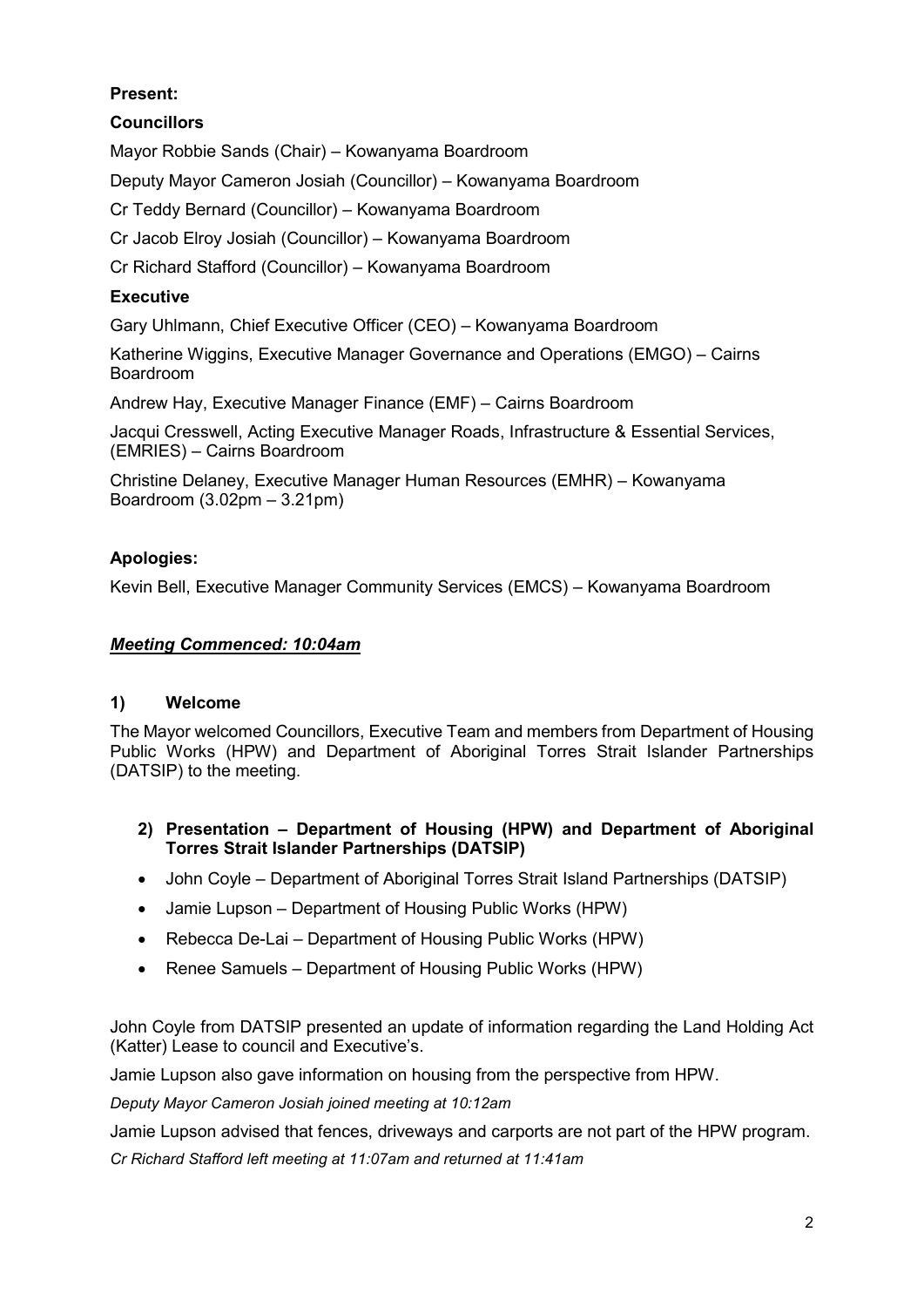**Action Item: EMF to define fees and charges for home owners i.e. sewerage, water, garbage etc and provide to EMGO for home ownership team**

Tea Break commenced at: 11:31am

Meeting re-commenced at 11:41am

EMGO asked the Council if there were any declarable conflict of interests with any of the Agenda Reports – all attendees confirmed there were nil.

### **3) Minutes from Previous Meeting**

EMGO presented the minutes from March Council meeting.

Action item to be removed from previous minutes and Action Items: EMRIES to develop feral pest and weed management plan.

EMGO presented resolution for March Council Meeting and March Special Council Meeting:

| <b>RESOLUTION - Minutes</b><br>Minutes from previous Council Meeting 17 March<br>2021 be adopted as true and accurate | <b>Moved: Cr Sands</b><br><b>Seconded: Cr Bernard</b> |
|-----------------------------------------------------------------------------------------------------------------------|-------------------------------------------------------|
|                                                                                                                       | All in favour<br><b>MOTION CARRIED:</b>               |

| <b>RESOLUTION - Minutes</b><br>Minutes from Special Council Meeting 31 March<br>2021 be adopted as true and accurate | <b>Moved: Cr Cameron Josiah</b><br><b>Seconded: Cr Bernard</b> |
|----------------------------------------------------------------------------------------------------------------------|----------------------------------------------------------------|
|                                                                                                                      | All in favour<br><b>MOTION CARRIED:</b>                        |

#### **4) Action Items**

EMGO presented the outstanding Action Items from previous month and overall.

Executive's to update Action items as they are completed.

CEO stated that the new Multi Tyre Roller from resolution at the March Special Council Meeting will arrive in June 2021. The new Job Truck has been delayed due to location and won't be delivered until possibly December 2021.

Mayor Sands would like clarification on meeting procedures and councillor remuneration. EMGO stated that the policy on remuneration would be talked through as part of the Governance and Operations Information Report.

**Action Item: EMGO to meet with Mayor regarding current model meeting procedures.**

#### **5) Reports**

#### **a) CEO Information Report**

Gary Uhlmann CEO presented a verbal information report:

Coming up for Council will be the May Workshop week in Cairns focusing on Budget, Operational Plan, Risk Management and Financial Management training. This is vital for Council and all Councillors and Executive Manager's should be attending. The agenda for the workshop will be emailed out today.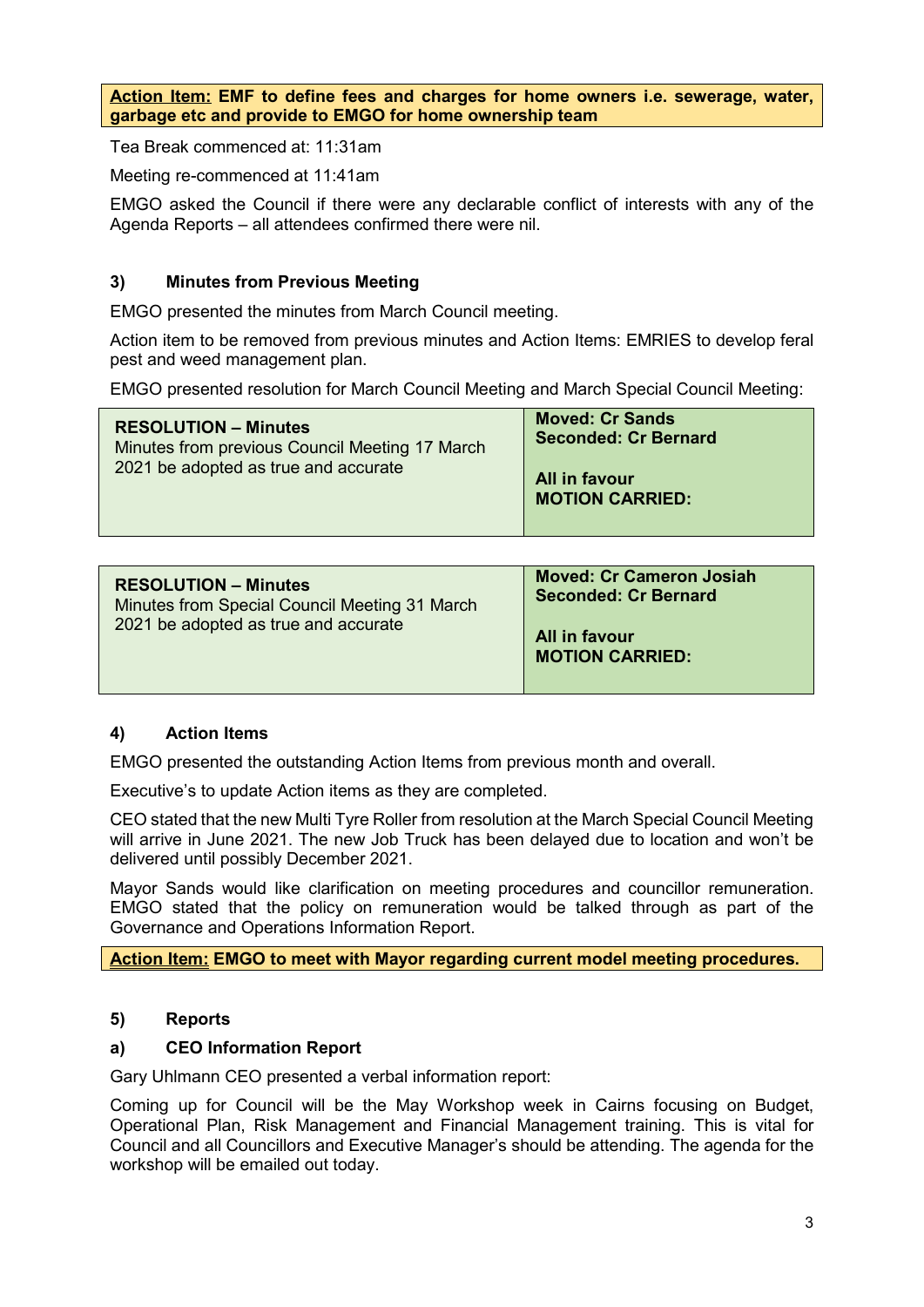Budget review in today's meeting with EMF looking at revenue generation and cost cutting. Batching Plant is making good revenue.

The Infrastructure and Building program is going well. The community centre has been handed over and there are a lot of projects being conducted throughout the community.

Engineers have visited Kowanyama a few weeks ago to look at the state of the roads in the township area. Potholes throughout town are an issue due to the soil structure under the bitumen. EMRIES has been speaking with QRA about using concrete on the roads to stop potholes occurring.

Mayor Sands asked if the priority and focus for the Operational Team could be the potholes at Big Street and Dump Street.

Proposed visit by the Minister of Police to be the 01 July 2021. Would be good to talk with Council regarding the issues with policing in community. The Minister will be here to also officially open the Airport and Community Meeting Place. EMGO advised that current criminal justice priorities where included in the Operational Plan and they could be reviewed during the Operational Plan review workshop in May.

The Kowanyama Sports and Recreation Association lease has formally been accepted.

Anzac Day Service on Sunday 25 April 2021 will be conducted in community. Communication from Defence has been poor. Air Force are flying in on Friday and again on Sunday. There will be a march and a medal ceremony held at the patrol base.

Mayor advised that the flag pole requires fixing and would it be possible to get funding for a centarf.

CEO stated that biggest concern in community at the moment is the amount of alcohol (sly grog) and offending. Council need to look at the community policing model. CEO stated that QLD Police have low staff numbers in community. CEO stated that there could be interest in a night patrol.

The Co-Vid19 vaccination rollout has been halted. Not sure what is happening and when they are continuing. There have been no dates given as yet. The current advice is to not administer Astra Zeneca to the Under 50's, the Pfizer vaccine will be administered instead. Two (2) doses have to be administered to each person within a 3-week window.

There will be a meeting held with Councillors on Thursday (22 April 21) regarding the final Organisational Structure that has been developed. EMGO stated that the understanding of the Executive was that the structure was still in draft and that Peak services were going to review the most recent comments provided by the Executive. CEO clarified that the structure was still a draft and that Peak would review the feedback from the Executive.

The bakery has been closed temporarily as the baker has resigned.

Mr Kevin Bell will be the Acting CEO while Mr Gary Uhlmann is away on annual leave.

#### **i) Roads & Transport Alliance Board Funding**

Gary Uhlmann presented letter from the Roads and Transport Alliance which confirms that Kowanyama was reallocated \$260,000 funding for additional upgrade works on Topsy Creek Road.

#### **5b) Executive Manager Governance and Operations**

#### **i) Information Report**

Katherine Wiggins presented EMGO information report. Report was noted and tabled.

#### *Cr Bernard left the meeting room at 12:27pm and returned at 12:28pm*

Canteen Lease and Repayment Plan - Council and Kowanyama Sports and Recreation Association have now mutually agreed to proceed with the lease. A lease will be prepared in the coming weeks, we hope to have it completed by 1 June 2021.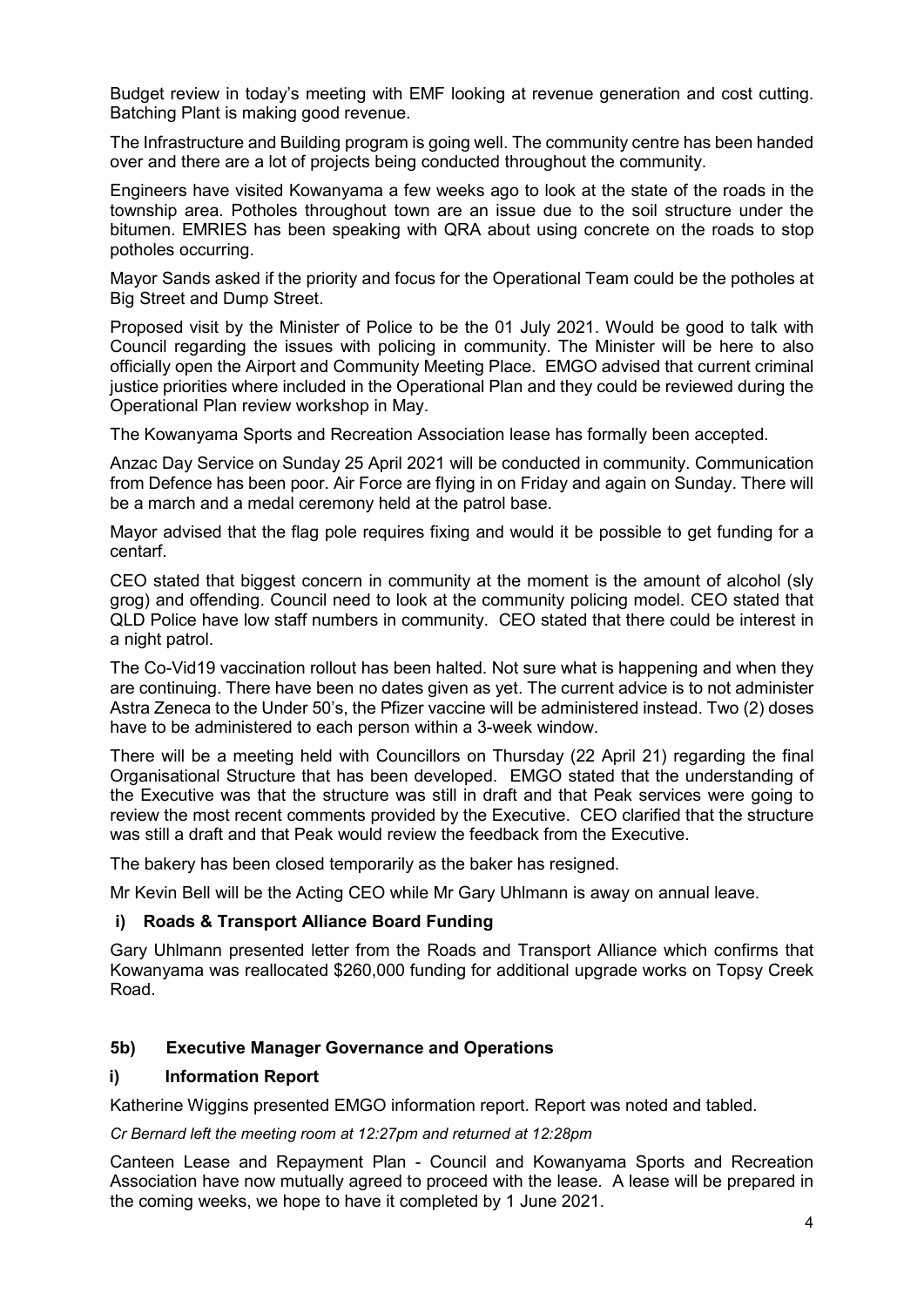Operational Plan 2021-2022 - Currently being reviewed, the draft version will be workshopped with Councillors in May.

May Workshop - Monday  $17<sup>th</sup>$  - Friday 21<sup>st</sup> May. Councillors and Executive attending. Topics to include, budget, operational plan, risk management and financial training for councillors. Schedule currently being finalised.

Torres and Cape Hospital and Health Service (TCHHS) - TCHHS will be commencing a procurement process after Easter to engage a Principal Construction Contractor to undertake works at the Kowanyama Primary Health Centre. The overall scope of works for the project includes the following works within the Kowanyama Primary health Care Centre:

- Roof replacement
- Replacement of Ceiling tiles
- Replacement of Town Water Storage Tanks and Reticulation which will require minor ground works
- Installation of Patient area electrical body protection
- Additional maintenance items

This project will incorporate an Indigenous Employment Opportunities Plan (IEOP) process bringing indigenous Economic Opportunities to Kowanyama.

EMGO asked council if they had any concerns with the development. Council confirmed that there were no concerns.

Staff Housing - We are currently identifying lots in Kowanyama that could be used for staff housing in the future.

IT - Matt Fox, Information Systems & Records Management Officer will be in Kowanyama over the next two weeks to undertake IT maintenance and also provide training to staff on records management in preparation to move to our new Sharepoint System by 30 June 2021.

Tenancy Management - Governance and Operations is assisting with tenancy management queries and support regarding community housing needs and that recruiting to a short-term position to provide additional assistance in this space was being considered.

Home Ownership and Pricing - In October 2019, to support home ownership in community, council agreed to the housing price methodology of 1/6 of council valuation for a 1-year trial period. We are working with Housing to complete the process in order to provide homeownership options to community members. EMGO stated that housing would like confirmation that the current council is agreeable to the sale price methodology. Council advised that the sale price methodology could stand as is but should be workshopped in the coming months.

**Action Item: EMGO to workshop house prices with councillors during 2021-2022 Budget Review.**

Further to the earlier comments from the Mayor EMGO reminded Councillors about the current Councillor Remuneration Policy:

- I. Councillor remuneration is determined by the Local Government Remuneration Commission.
- II. The Mayor and the Deputy Mayor will receive their pro-rata annual Councillor remuneration payment every fortnight.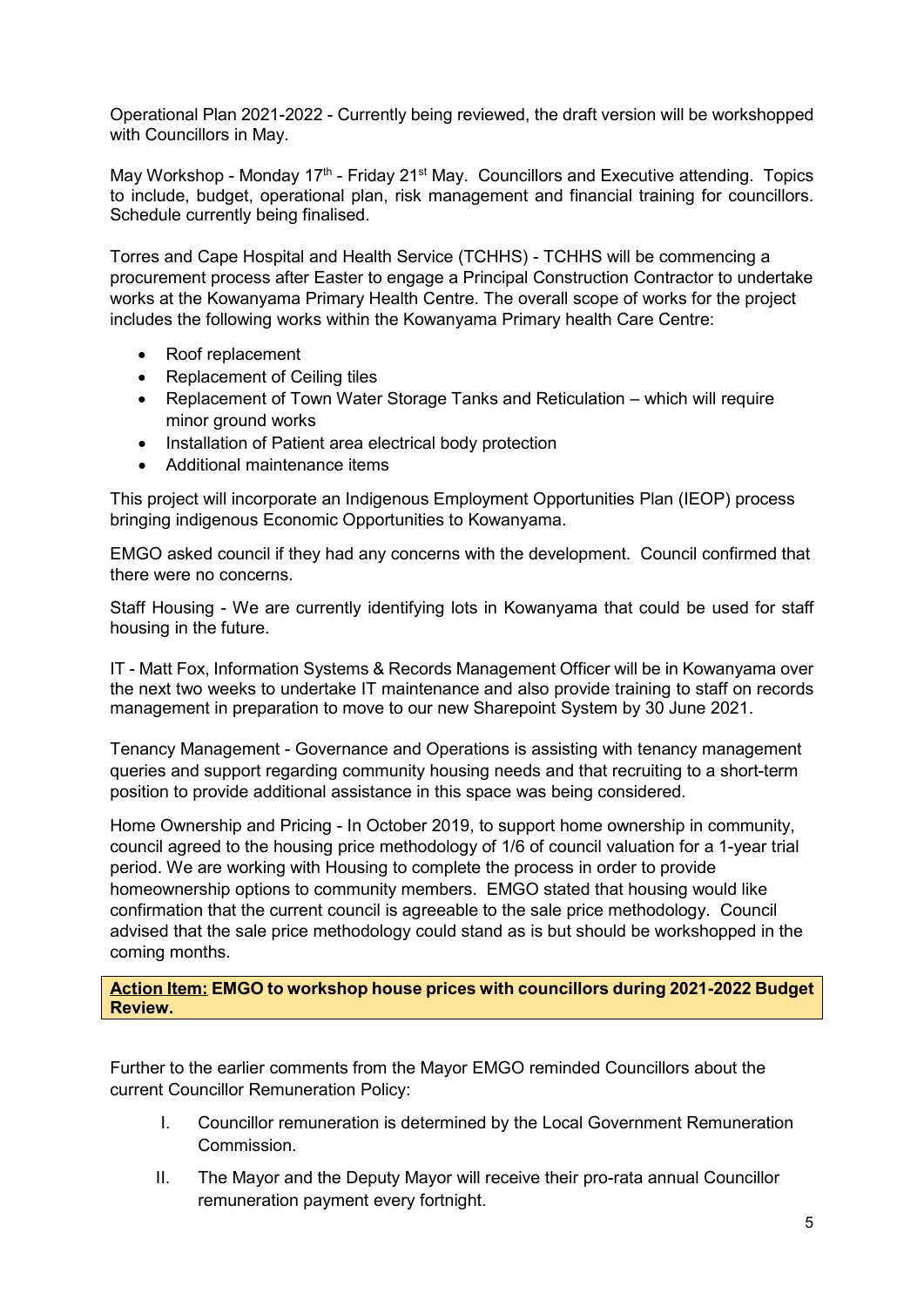- III. All Councillors (other than the Mayor and the Deputy Mayor) will receive 50% of their pro-rata annual Councillor remuneration payment every fortnight. The following 50% will be paid to the Councillor when it is confirmed by the CEO that they:
	- a. Attended 100% the council meeting, or
	- b. That the Councillor provided an apology due for failing to attend the entire meeting due to ill health or family requirement, or other urgent issue, and that the apology was endorsed by council, or
	- c. That the Councillor provided an apology for failing to attend part of the meeting due to ill health or family requirement, or other urgent issue, and that the apology was endorsed by council
- IV. If a resolution is not received for a, b or c, the Councillor will only receive payment for the proportion of the meeting they did attend. The proportion will be equal to the number of minutes attended / the total number of minutes of the meeting.

The formal process is to be re-enforced from next month (May 2021). There is also the option of teleconference if you cannot physically make it into the office. Council should be a priority as councillors were voted in by the people of this community.

*Lunch Break at 12:45pm*

*Meeting re-commenced at 1:25pm*

## **5c) Executive Manager Finance**

# **i) Information Report**

Andrew Hay presented EMF information report. Report was noted and tabled.

Financial Report March 2021 - Key points from the March 2021 YTD report are as follows:

- net operating result is a \$1,623 surplus, this is  $$318K$  better than budget
- actual net operating income is \$15,479K this is \$572K better than budget
- actual operating expenditure is \$13,855K this is \$254K worst than budget
- Net Profit is \$4,469K deficit, this is \$159K worst than budget
- Untied Cash Funds balance is \$1,475K based on receipt of SGFA and FAG's Allocation in October 2020 for 20/21 and cash reserves held for ICCIP.

Credit Card Acquittal - The latest status on acquittal of the Council's credit. No expenditure is outside of the Procurement Policy for the reported month. All Cards have been lodged with Finance for March 2021 Statements.

Bakery Operations - The Council is currently reviewing the operation of the Council operated Bakery. Currently the Bakery is closed as the previous baker has resigned as at  $9<sup>th</sup>$  April 2021. Therefore, it is an opportunity to present options to Council on the forward direction of the Bakery Operations.

*Option.1 – Continue Operating at existing site and employ a baker and associated staff*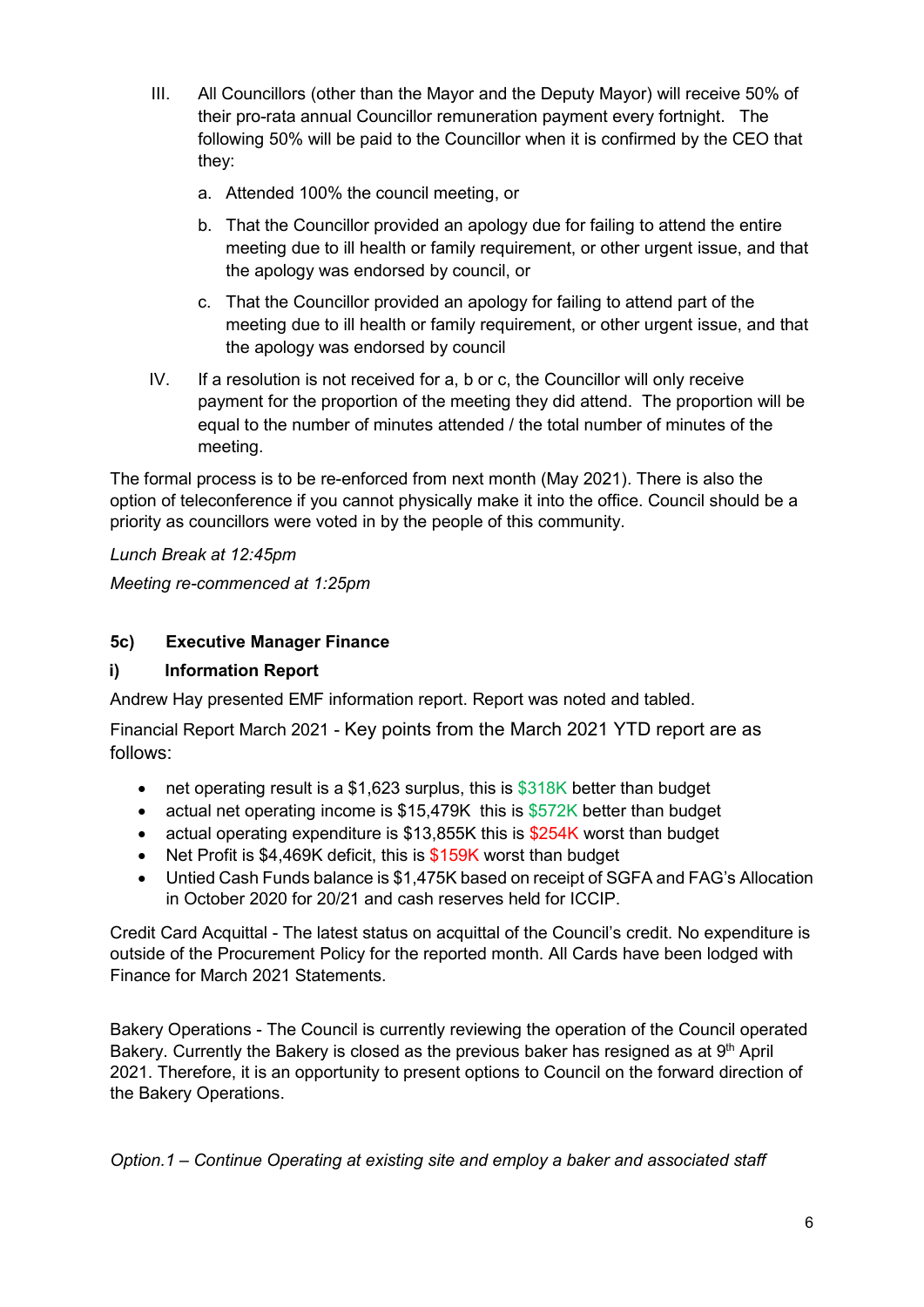This would involve operating as normal and the need would be to improve customer offering and service to build the customer base up. We would continue to employee 4 staff in this operation and would seek to improve Labour and Cost of Sales inputs to reduce the loss making of the bakery. The outcome to Council on this option is projected to be a \$100K loss per annum

### *Option.2 – Move Bakery to Wholesale Bakery only – no Retail*

This would involve the closing of the retail part of the Bakery and solely employing a baker to bake and then deliver the product to the applicable parties being CEQ, Church Store and internal customers like Café & Aged Care. The current staff could be reemployed at the café or other areas within Council. This outcome still produces a negative result for Council by \$65K per annum.

## *Option.3- Relocate Bakery to Town Centre*

For the Bakery to operate as part of the Café. This would involve the re configure of the Café area to allow for ovens and refrigeration storage. It would be expected that the Bakery income would increase by 25% being located in the town centre and savings in labour could be achieved as front of house staff would service both areas. Capital outlay would be \$300,000 to complete the works and does not allow for any additional plant & Equipment as it is assumed that the existing P&E in the bakery could be relocated to the town centre.

### *Option.4 – Close it down*

The permanent closure of the bakery would present the following issues:

- Loss of 2 Local staff in the bakery.
- Stock value write off to be confirmed and completed by June 2020.
- No freshly baked product in community and limited supply in wet season due to road closures

### *Option.5 – Rent Only*

Lease the bakery out to interested parties and Council will receive rental income only. Another option is to package up both Bakery & Blue Café to a food operator who is experienced in the food industry. This also support the Aged Care for food options as well as well as the Canteen Bistro.

### *Option.6 - External supplier to fill market for community*

Receive supply via External supplier like Dimbulah Bakery or Cairns Bakery. This option would purely be to supply Council operations like the café and aged care with product and not on seller to other community businesses. The other option for bakery supplies for Council run cost centres would be to utilize the CEQ store for bakery products as they might fill the market left by the potential closure of the Bakery.

Mayor advised that there has been no feedback from the community about the short-term closure of the bakery. Does not seem to be an urgency for re-opening. To minimize loss of product, transfer stock from bakery to Blue Café.

EMGO said another option could be to rent out as room to external stakeholders. Bakery would have to be stripped if not used as bakery.

BAS Upgrades – works have been completed and have yet to be invoiced. Administration is collating correct paperwork that was not sent through for payment to be finalised. 300k to be invoiced.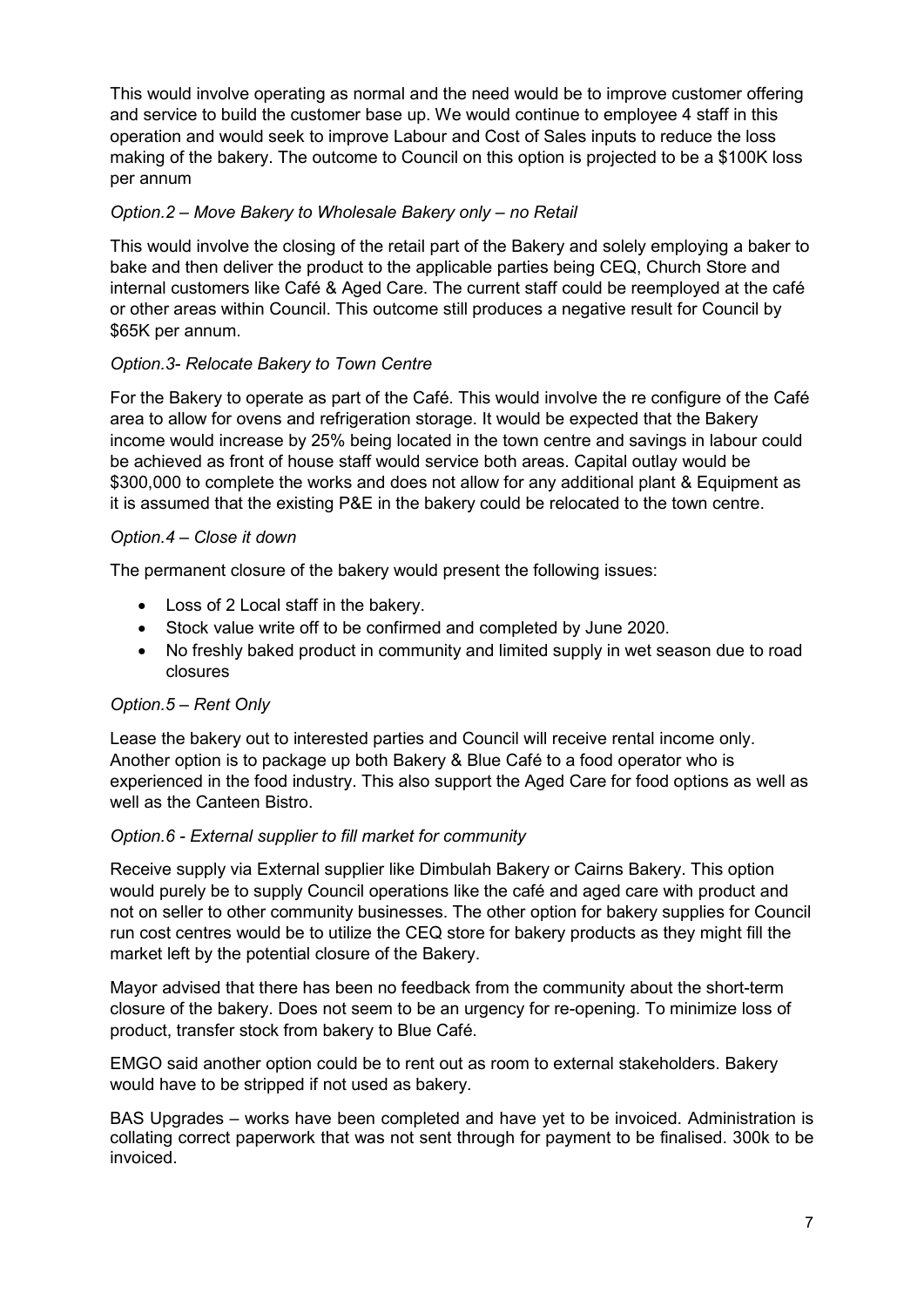Insurance – was not finalised before budget last year. Working with AON and will be discussed at the risk workshop in Cairns in May.

*Cr Richard Stafford re-joined meeting at 1:36pm*

*Cr Cameron Josiah left meeting room at 1:36pm and returned at 1:37pm*

Blue Café – Short term - Current Forecast to June 2021 is Year To Date (YTD) February 2021 is  $(\$31,794)$  loss and forecast to  $30<sup>th</sup>$  June 2021 is  $(\$12,833)$  based on revenue increases due to price increases. Budget 2021-22 would project improved result based on price increases to reflect the following mix.

- Cost of Sales 33% including Freight
- Labour 40% including on costs
- Other Expenses 17% for overhead costs

Stronger inventory control on ordering to minimize wastage or stock write off especially due wet season ordering. Monthly stock takes to reflect the real picture of the café on a monthly basis to allow quick reaction to poorer results.

Long Term - Engage third party via lease or profit share for the café along with the potential utilization of the Bakery or Equipment to produce freshly baked product.

Purchase Store - The current YTD (January 2021) cost to Council for the Purchase Store is  $($185,992)$  Loss and Forecast to June  $30<sup>th</sup>$ , 2021 will  $($281,479)$ . This has reflected an overstaff of 1 Full Time Equivalent (FTE) due to the team member being moved into the area some time ago.

The Purchase Store will be an overhead cost to Council unless it charges out to the other cost centre's a margin on top of the cost price that it currently being issued out. The problem then would be the stock items issued would be double costed for the margin when it is billed to the client i.e. QBuild or other third party. Being an internal transfer, the transfer cost must not reflect a profit margin.

Currently only retail sale is profit margined at 30 % as per Price List and Fees & Charges register. This revenue is quite small compared to contractor revenue

The other issue is the community need to have these specific items in stock but there is a cost to buy and hold these stock items on the chance Council will need them. There also is cost to freight this stock to community that is expensed in the year delivered.

Workshop - The workshop currently as at Jan21 is reflecting a loss of \$272,816 Workshop undertakes Internal and External works.

Internal Works for 20/21 there has been limited paper trial for works done on council fleet thus limited recoveries via internal charges to the applicable cost centres.

Currently it alleged these is items that can be classified as inventory or could be returned to the original supplier. This will need a person with knowledge of the stick items to identify it and apply a stock value to be added to Council's stocktake. Any credits/returns will need to be discussed with the applicable supplier and a re-stock fee could be possible. There will also be freight cost to Council to return to Cairns.

Council officers need to follow the prescribed processes for both Internal & external works to ensure Council does not suffer losses in the workshop.

We need to investigate a system to manage workshop workflow and there are options in Synergy around Fleet Management but that would take between 4-6 months to implement once resources are available.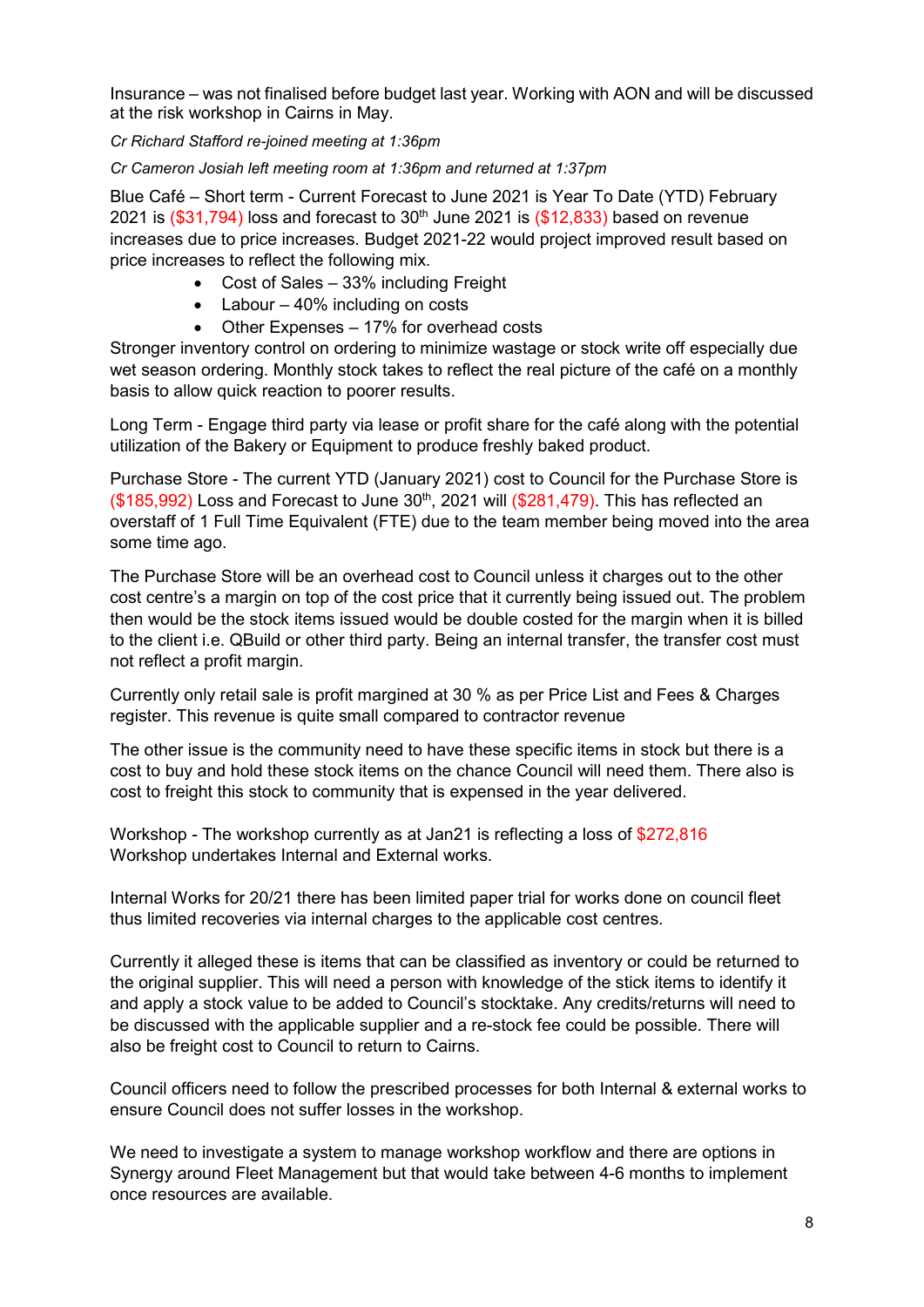Longer term we need to investigate whether it is better to have a third party operate the workshop instead of Council for the betterment to Council. *Cr Bernard left meeting room at 2:14pm and returned at 2:17pm*

*Cr Jacob Josiah left meeting room at 2:19pm and returned at 2:21pm*

### **ii) Agenda Report - Budget Review**

Andrew Hay presented Budget Review agenda report to Council.

#### **5d) Executive Manager Roads, Infrastructure and Essential Services**

#### **i) Information Report**

Jacqui Cresswell presented EMRIES information report. Report was noted and tabled.

Roads - The roads crew are currently preparing the road camp in readiness for this year's road works along with minor repairs on the road network, including emergency drainage works. Road runs for photographic evidence have been taken (except Shelfo Road) and submissions are currently being built for funding. It is expected tender will be advertised late May for town streets bitumen works. Roads Crew are also repairing a large amount of potholes within the township.

Works - Building & Essential Services - Various Council buildings and houses are currently being assessed and reported on using a condition assessment report. Building defects will be rated and a program of works submitted to Council for their perusal and comments, with works to be included in the 2021/22 budget. We currently have 52 major and minor upgrades to be completed and 5 which have been tendered and awaiting QBuild approval prior to award. Building services are also looking at the fencing of houses around community.

Capital Projects - Duplexes Construction - Detailed architectural designs have been approved by Qbuild with tender documentation being prepared.

#### Major Projects:

Workshop compound –Complete except for minor plumbing works.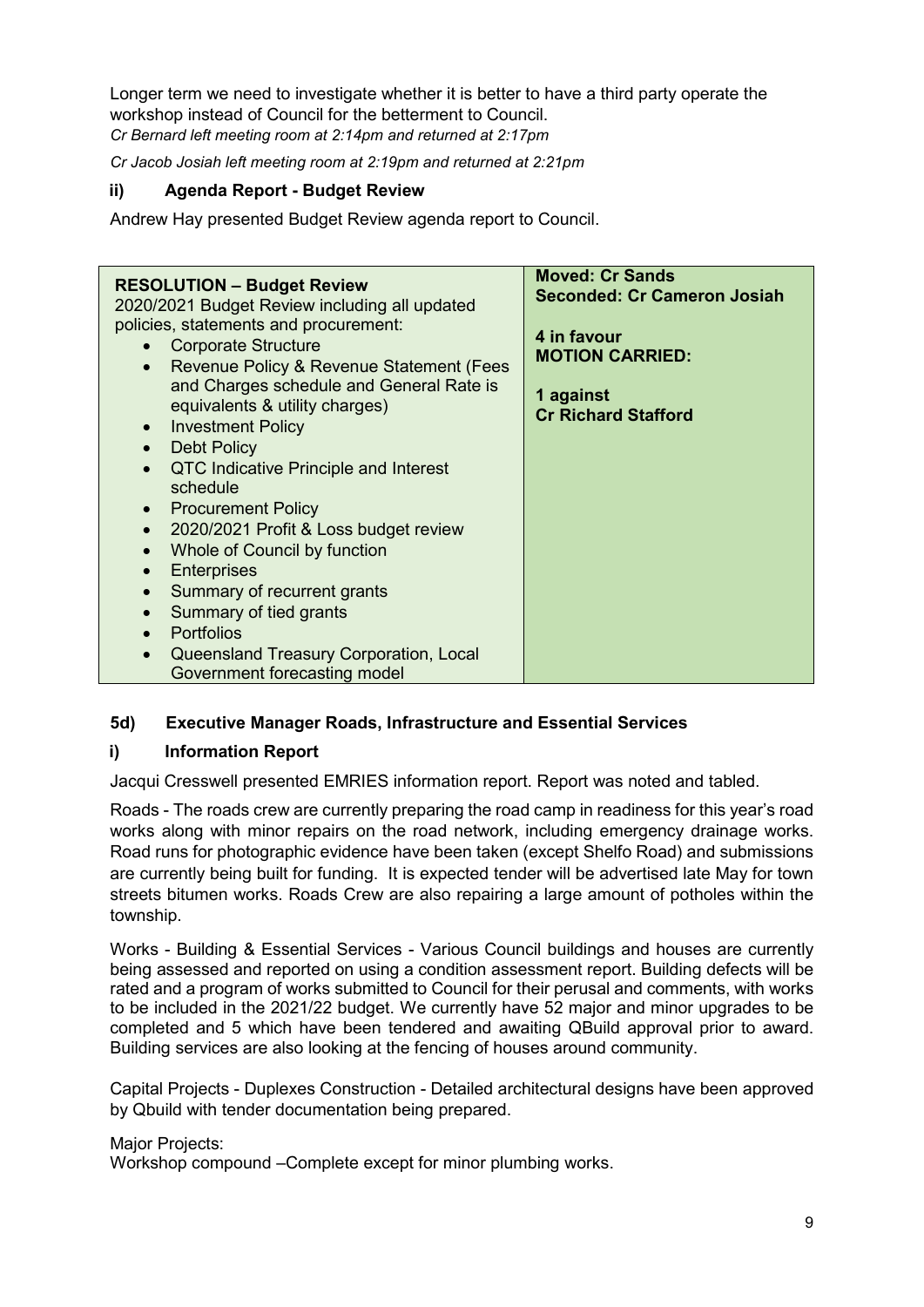Family bistro/canteen renovation – Family bistro complete, new amenities block currently having plumbing works undertaken. Electrical works have been undertaken with Ergon upgrades to switchboard booked in, roofing works to commence in May.

Wellness centre/Town Hall – Inspection to take place ready for handover.

Contractors camp/storage area – Works to commence as soon as road opens to allow materials to arrive.

Womens meeting place - Stage 1 – works commenced with slab to be poured early May.

Staff house – Demolition has commenced with asbestos removal complete, due to be completed in the next few weeks. Kit houses to be delivered early May, expected completion to lock up by end June.

Indigenous Councils Critical Infrastructure Program (ICCIP) – Design of ponds and dump/transfer station underway. Engineer to address upcoming council meeting regarding design options prior to departmental approval.

Electrical - A casual air-conditioning technician has been employed on a temporary basis to assist the electrician with back log of air-conditioner installs. He is also sourcing quotes to upgrade the solar array at Oriners.

Airport - Facemasks are still compulsory due to Covid19 restrictions. 2 additional flights a week commenced 12 April, however the timing of flights (Tuesday & Thursday) doesn't appear to suit stakeholders, with minimal passengers booking. Surveys underway at the airport for preferred departure times via Survey Monkey.

Workshop - Doug Williams is proving an asset in the mechanics role and is working on vehicles currently in the workshop. A second mechanical assistant commenced work 9 March and is assisting with small motor repairs. Charles George commenced on a casual basis on 14 April to assist with the backlog of work, however the lack of parts is proving problematic.

The issue of afterhours use of council vehicles is ongoing with plans being put in place for the construction of an enclosed area for vehicles to be stored overnight and at weekends, in the workshop compound, to reduce this. This will allow thorough inspection of vehicles for damage and pre-start checks to be performed daily, hopefully prolonging the life of the vehicle. Lockable fuel caps are also being implemented to reduce fuel theft, with keys held at the purchase store.

**Action Item: EMRIES to check with Electrician the price of installing a split system as community believe it is too high** 

Rangers – 4x4 Adventure visited community and rangers took them out on country. Harry Tamwoy from Dept Agriculture, Water and the Environment will be visiting for some training in early May.

Animal Management – The Animal Management Plan is to be implemented and will become effective on 01 July 2021.

Parks & Gardens – Maintenance of town streets continuing with works commencing in market garden as soon as time permits.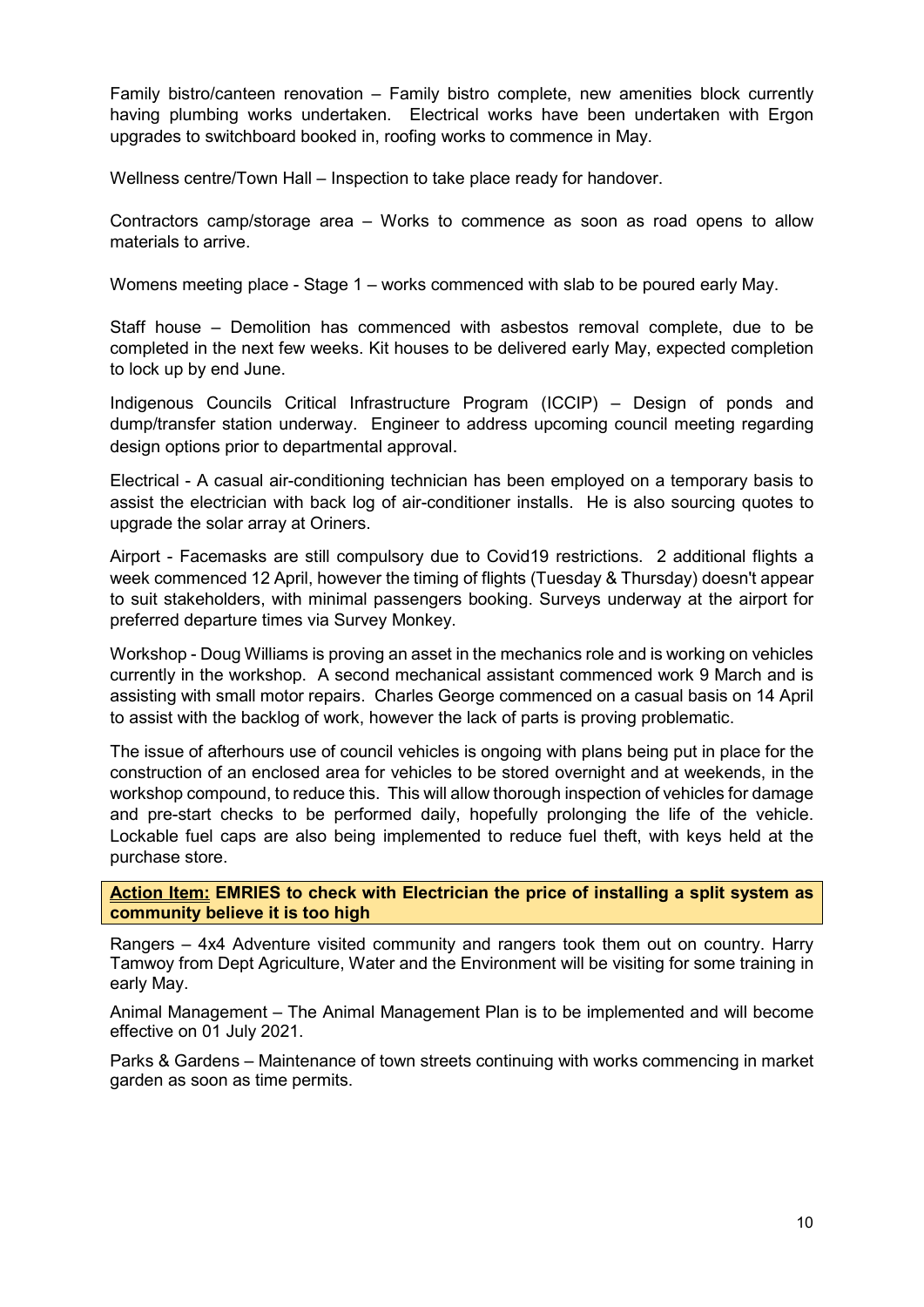## **ii) Agenda Report – Sole Supplier**

Jacqui Cresswell presented Sole Supplier agenda report to Council.

Council was approached by Nikki Huddy of Planz Town Planning, on behalf of the Kowanyama State School, to apply for funding under Transport & Main Roads for a road safety initiative. This is in collaboration with Yarrabah, Djarragun, Weipa, and Pormpuraaw. Ms Huddy completed all applications for the above entities to fund a theatre presentation for school children to understand road safety. This entails several theatre performances delivered in each locality during May & June 2021. This funding was successful with each entity receiving \$19,904 (ex GST). JUTE Theatre Company has now invoiced Council for \$19,904 (ex GST) for our contribution to the production.

| <b>RESOLUTION - Approval for JUTE Theatre</b><br><b>Company to be a Sole Supplier</b>                                                                                                   | <b>Moved: Cr Sands</b><br><b>Seconded: Cr Jacob Josiah</b> |
|-----------------------------------------------------------------------------------------------------------------------------------------------------------------------------------------|------------------------------------------------------------|
| That Council endorses JUTE Theatre Company for<br>Sole Supplier under section 225 of the Local<br>Government Regulation. This is for a fully funded<br>collaborative Road Safety grant. | All in favour<br><b>MOTION CARRIED:</b>                    |
|                                                                                                                                                                                         |                                                            |

*Ms Chris Delaney entered meeting room at 3:02pm*

*Cr Stafford left meeting room at 3:02pm*

### **5e) Executive Manager Human Resources**

#### **i) Information Report**

Christine Delaney presented EMHR information report. Report was noted and tabled.

Staff numbers: 133

Current advertised Vacancies: Traineeships

Current Workers Compensation Claims: 1

Current vacancies:

- Executive Manager Roads Infrastructure and Essential Services (currently internal staff member acting in role)
- Carpentry Supervisor (currently internal staff member acting in role)
- Business Enterprises Manager on hold
- Community and Cultural Support Worker applications currently being reviewed
- Accounts Receivable Officer applications currently being reviewed
- Traineeships/ Apprentices in a number of areas applications currently being reviewed

#### New Appointments March:

- Parks and Gardens Co-ordinator –Evans Josiah
- Parks and Gardens Team Brendan King (casual to permanent)
- Workshop Trades Assistant Troy Tieppo
- Community Services Casual Support Officer McGavin Dick
- Aged Care Services Support Staff: Jarrah Sinnamon, Leigh Brumby, Vernon Bernard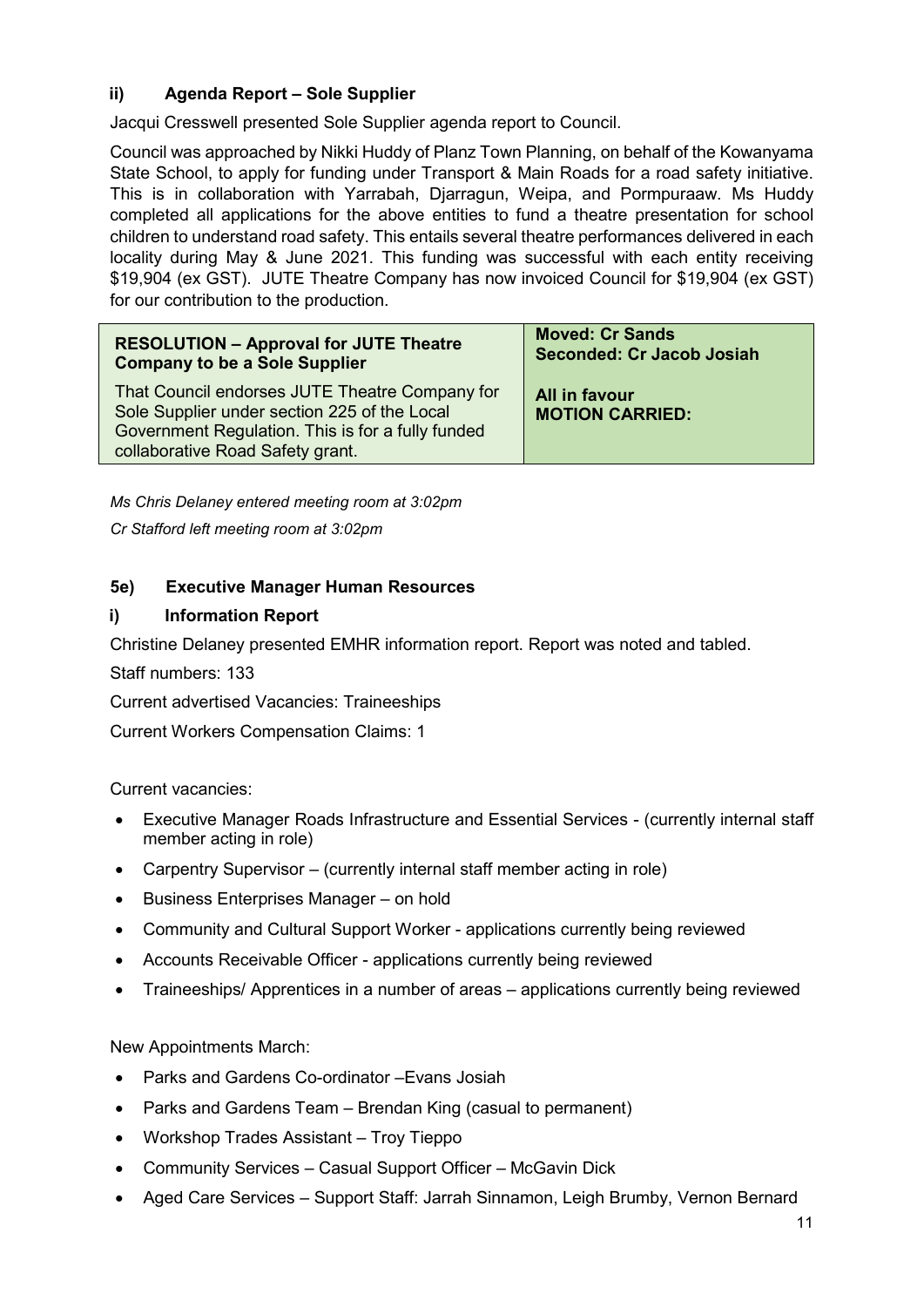- BAS Home Services Team Trevor Edwards, Milton George, Shantel Anthony, Gabrielle Sinnamon,
- Thomas Tent
- Airconditioning Technician Troy Friedrick

Staffing:

| <b>Executive</b>                            | 6(1) | <b>Airport</b>                                       | 3  |
|---------------------------------------------|------|------------------------------------------------------|----|
| Kowanyama Admin incl Community Bus          | 4    | <b>Bakery</b>                                        | 3  |
| <b>Cairns Admin</b>                         | 10   | <b>Post Office</b>                                   | 2  |
| <b>Building Services</b>                    | 9(1) | <b>Accommodation</b>                                 | 6  |
| <b>Roads</b>                                | 5    | <b>Radio Station</b>                                 | 1  |
| <b>Centrelink</b>                           | 2    | <b>Women's Shelter</b>                               | 8  |
| <b>Community Police</b>                     | 1    | <b>Child Care</b>                                    | 4  |
| <b>Electrical</b>                           | 2    | <b>Multipurpose Centre</b>                           | 17 |
| <b>Essential Services</b>                   | 5    | <b>Aged Care Facility</b>                            | 20 |
| <b>Purchase Store</b>                       | 4    | Land, Sea and Environment                            | 7  |
| Workshop                                    | 2(1) | <b>Family Engagement Officer</b>                     | 1  |
| <b>Parks and Gardens Incl Market Garden</b> | 3(1) | <b>Blue Cafe</b>                                     | 3  |
| <b>NDIS</b>                                 | 4    | <b>Disaster Recovery Funding Arrangements (DRFA)</b> |    |
| <b>BAS Home Services Team</b>               | 5    |                                                      |    |

**Training** 

- Electrofusion Welding Course April 20 21 April (Essential Services and Parks and Gardens teams)
- First Aid Training:  $10 11$  May,  $17 18$  May and  $19 20$  May (various work areas) EMHR is currently reviewing applications for existing job vacancies.

New appointments in March 2021:

- Parks and Gardens Co-ordinator *–Evans Josiah*
- Parks and Gardens Team *– Brendan King (casual to permanent)*
- Workshop Trades Assistant *Troy Tieppo*
- Community Services *Casual Support Officer – McGavin Dick*
- Aged Care Services *Support Staff: Jarrah Sinnamon, Leigh Brumby, Vernon Bernard*
- BAS Home Services Team *– Trevor Edwards, Milton George, Shantel Anthony, Gabrielle Sinnamon, Thomas Tent*
- Air Conditioning Technician Troy Friedrick

BAS Home Services Team – the cleaning team for vacant temporary housing team doing really well.

Air Conditioning technician is helping with outstanding air conditioning jobs (cleaning/maintenance).

10 employees doing the Electrofusion welding training (poly-pipe welding)

First Aid Training – 10-11May, 17-18 May and 19-20 May (including defibrillator training)

Supervisor Training – group of 4 for teleconference follow up training (trainers will attend community)

Waiting on quotes from TAFE for small engine motors, numeracy and literacy and power hand tools.

Virtual Safety Training – training with a virtual headset in the next 2 weeks